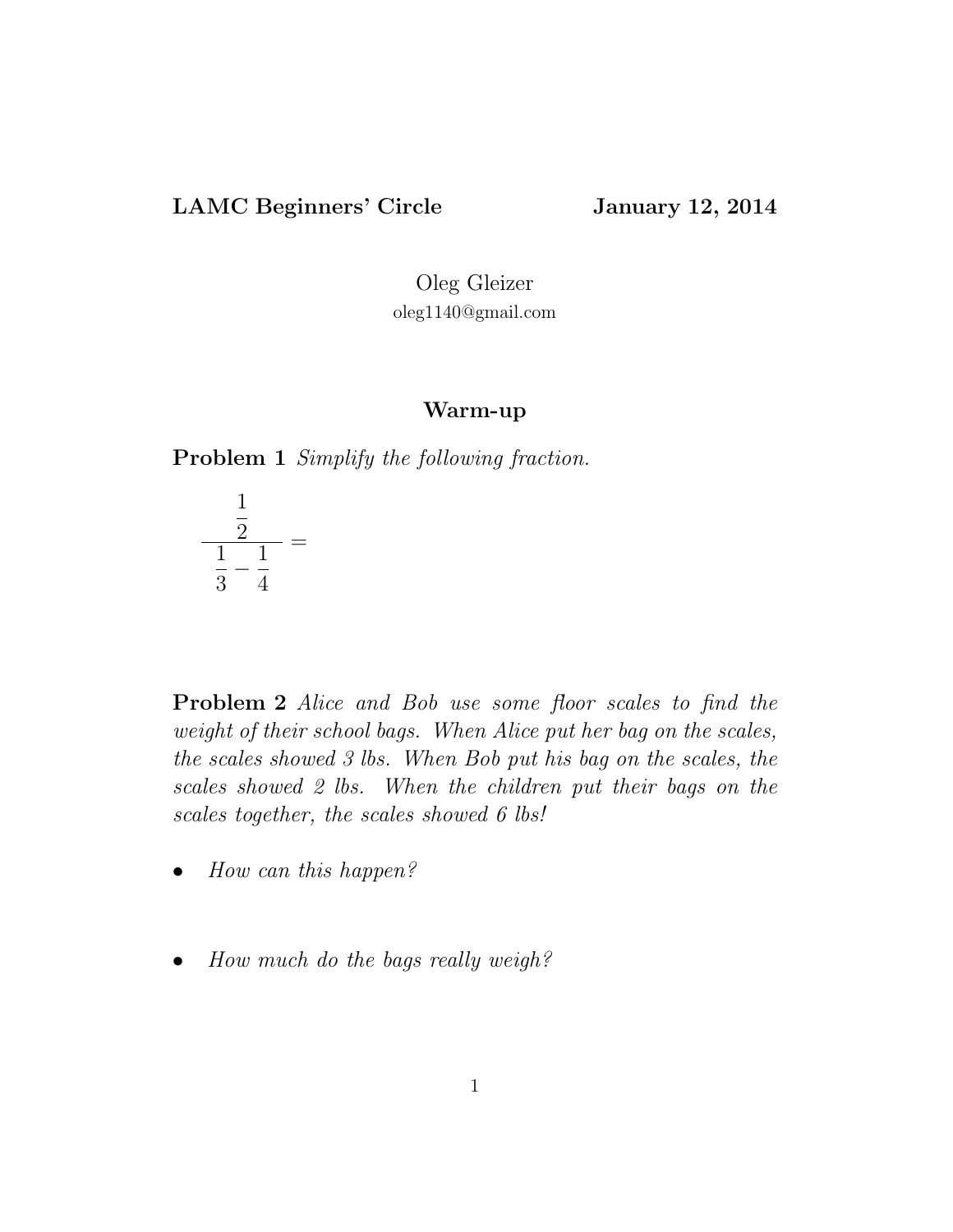Problem 3 Find the hexadecimal representation of the following decimal number.

 $3,851_{10}$ 

Problem 4 Point A is marked inside a circle as on the picture below.



• Cut the circle into three parts such that by rearranging the parts one can get a circle centred at A.

Is it possible to cut the circle into two parts such that by rearranging the parts one can get a circle centred at A? Why or why not?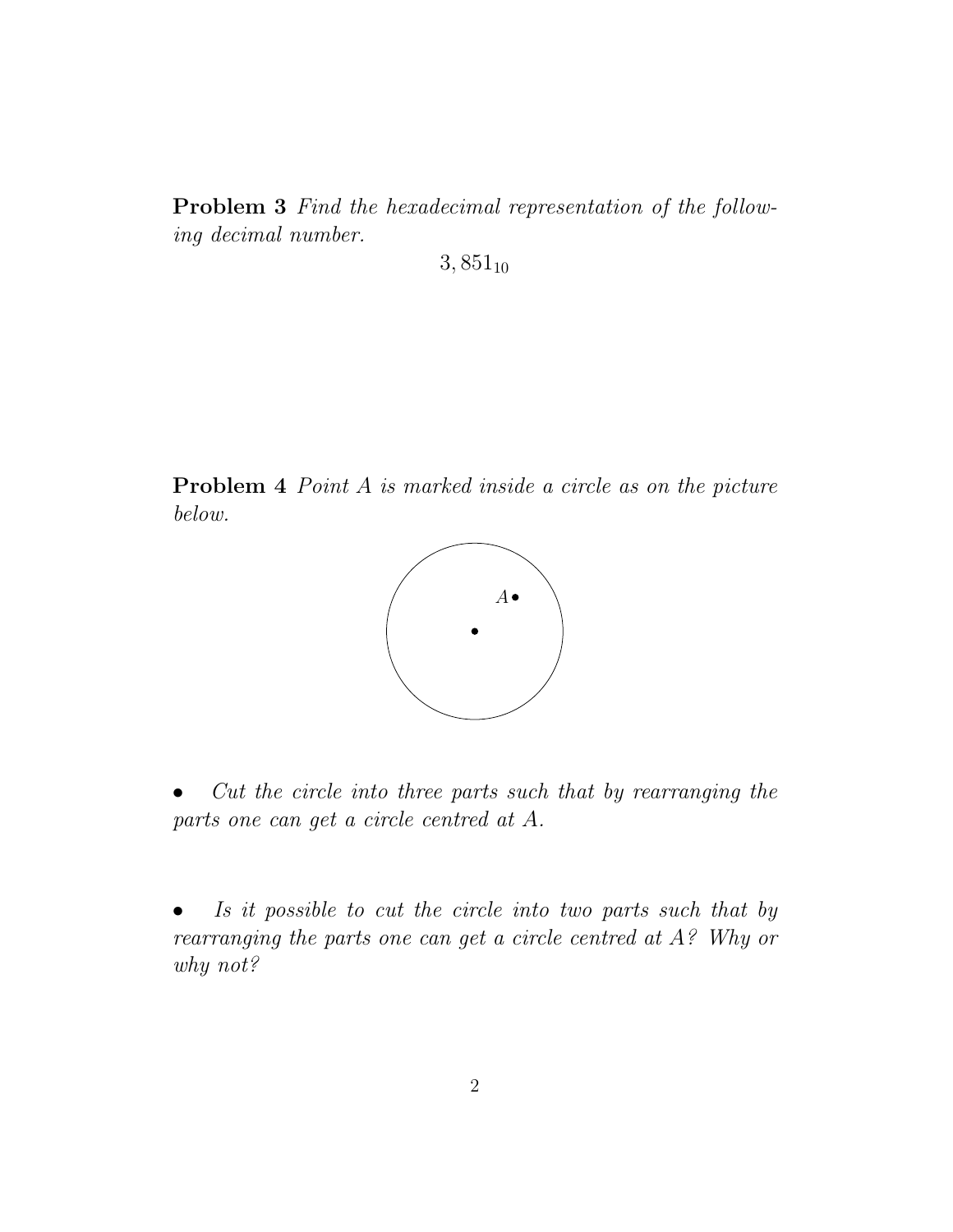# How to divide a segment into parts

To divide a given segment  $AB$  into three equal parts, let us draw a ray having one of the segment's vertices, point A on the picture below, as a vertex of its own. Let us further mark three segments, AC, CD, and DE, of equal length on the ray. Let us connect points  $B$  and  $E$  by a straight line segment. Let us further construct straight lines parallel to BE and passing through the points  $C$  and  $D$ . The points  $F$  and  $G$  where the lines meet the line AB will divide the segment AB into three parts of equal length. Similarly, one can divide a segment into any (positive integral) number of parts.

<span id="page-2-0"></span>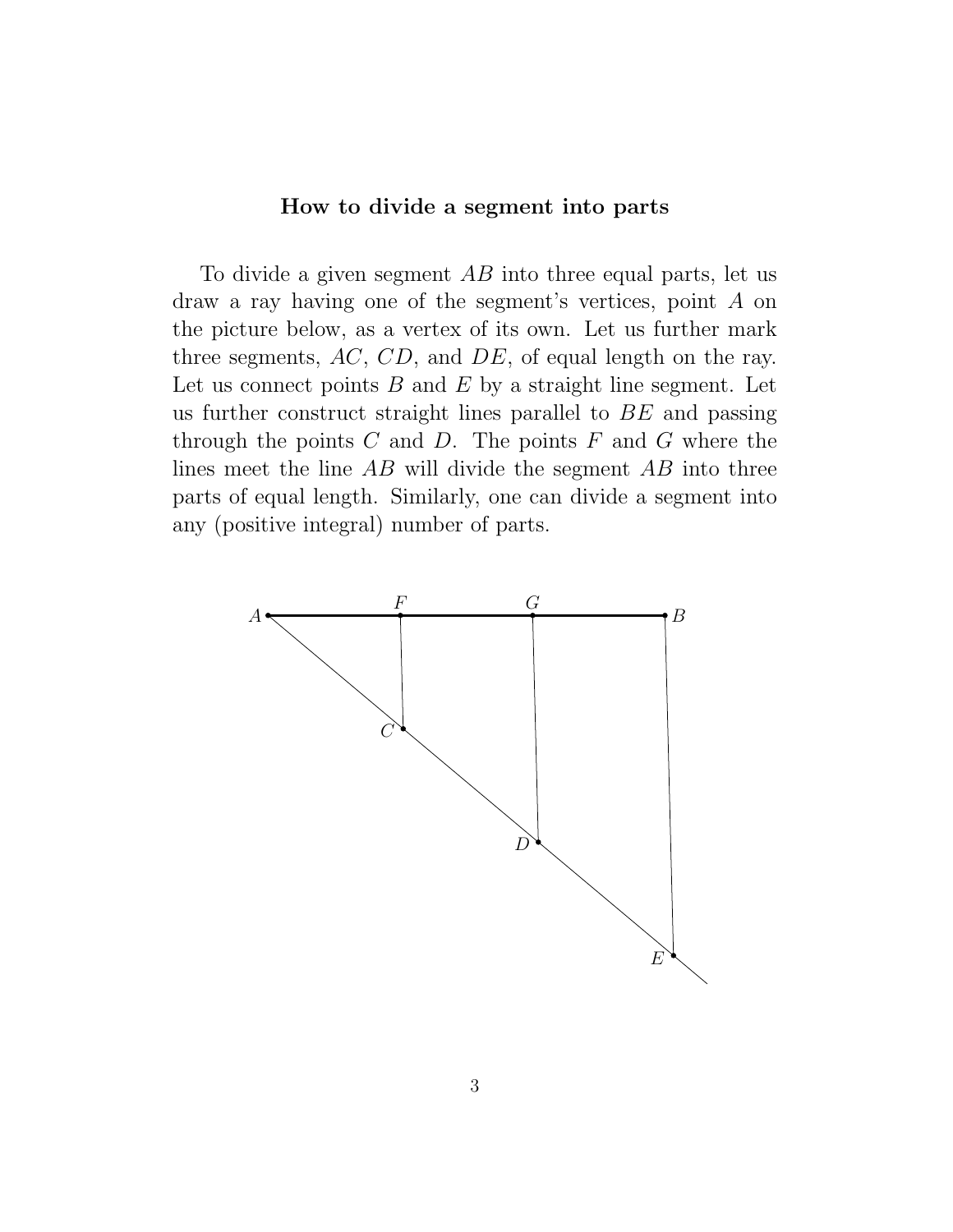**Proposition 1**  $|AF| = |FG| = |GB|$ 

 $Proof$  — Draw straight lines  $CH$  and  $DI$  parallel to  $AB$ .



Problem 5 Complete the proof of Proposition [1](#page-2-0) by filling the Reason part of the Claim-Reason chart below (continues on the next page).

| Claim                | Reason |
|----------------------|--------|
| $ AC  =  CD  =  DE $ |        |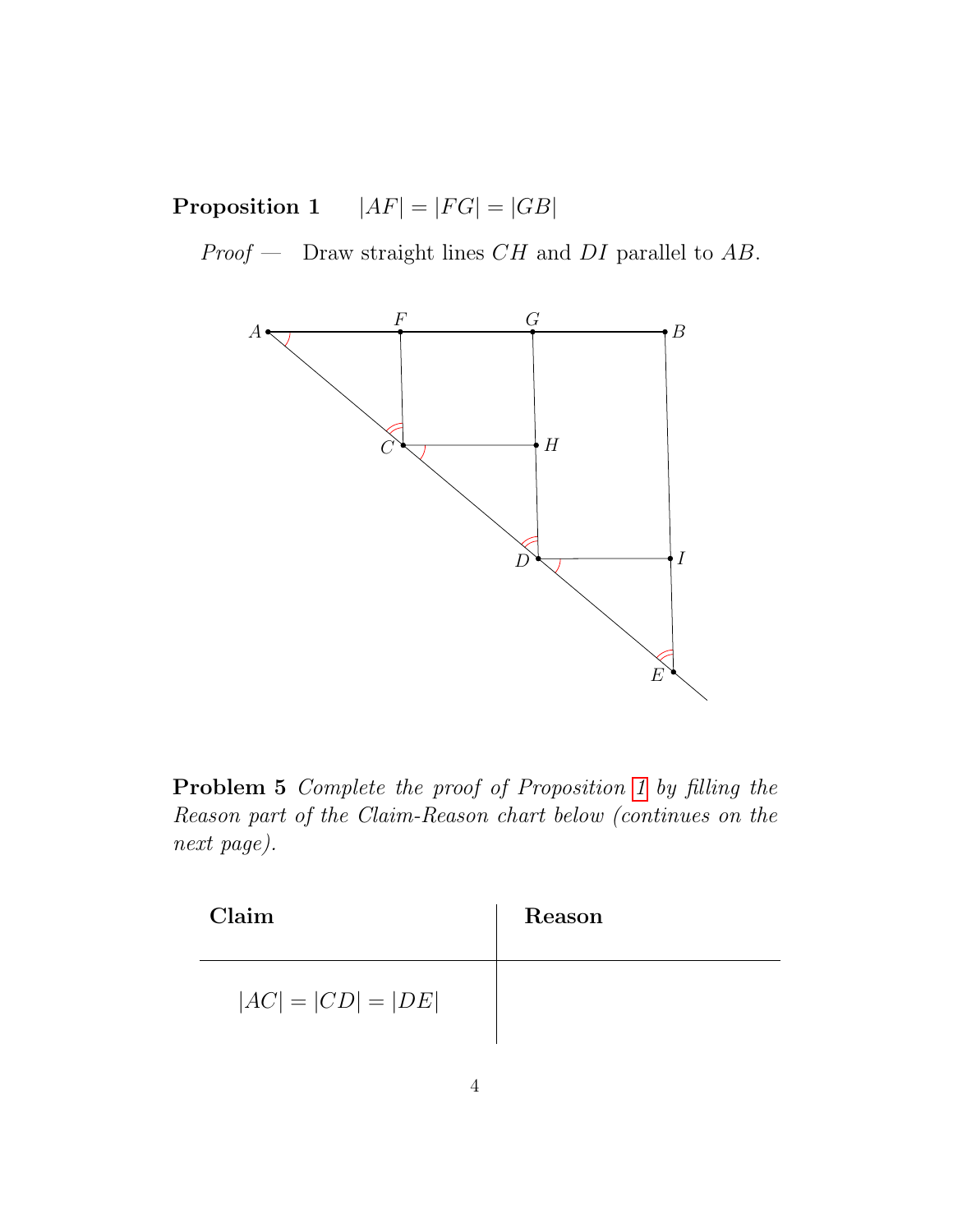| Claim                                                   | Reason |
|---------------------------------------------------------|--------|
| $\angle FAC \cong \angle HCD \cong \angle IDE$          |        |
| $\angle FCA \cong \angle HDC \cong \angle IED$          |        |
| $\triangle ACF \cong \triangle CDH \cong \triangle DEI$ |        |
| $ AF  =  CH  =  DI $                                    |        |
| CHGF and DIBG                                           |        |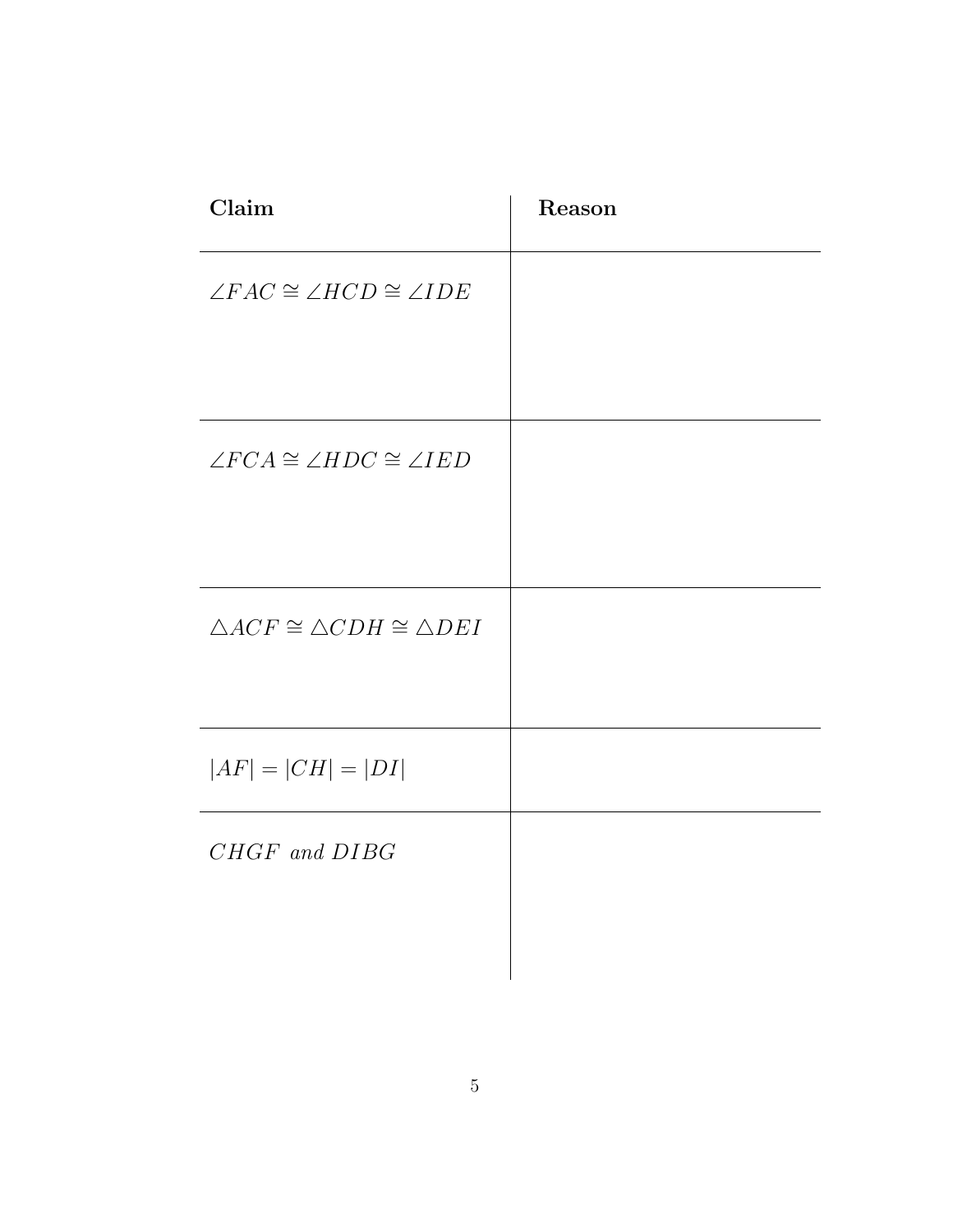| Claim                | Reason |
|----------------------|--------|
| $ CH  =  FG $        |        |
| $ DI  =  GB $        |        |
| $ AF  =  FG  =  GB $ |        |

# Q.E.D.

Problem 6 Use a compass and a ruler to divide the segment below into five parts of equal length.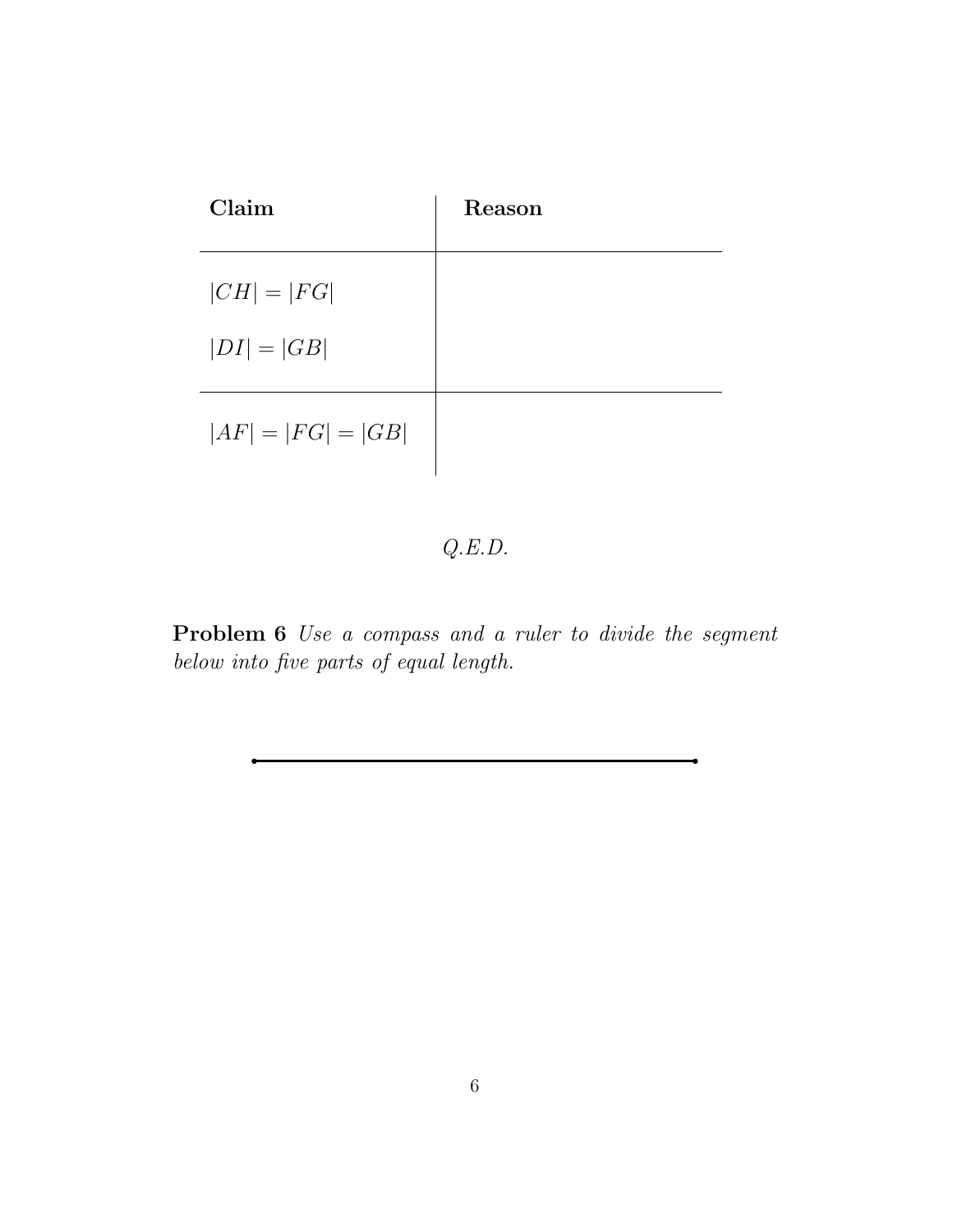### Vectors in the Euclidean plane

Definition 1 A vector in the Euclidean plane is a directed segment or arrow.



For the vector  $\vec{v} = \vec{AB}$ , point A is called *initial* and point B is called terminal.

Two vectors,  $\overrightarrow{v} = \overrightarrow{AB}$  and  $\overrightarrow{w} = \overrightarrow{CD}$  are considered equivalent if the quadrilateral ABDC is a parallelogram.



In other words, two vectors are considered the same, if the straight lines they belong to are parallel and so are the straight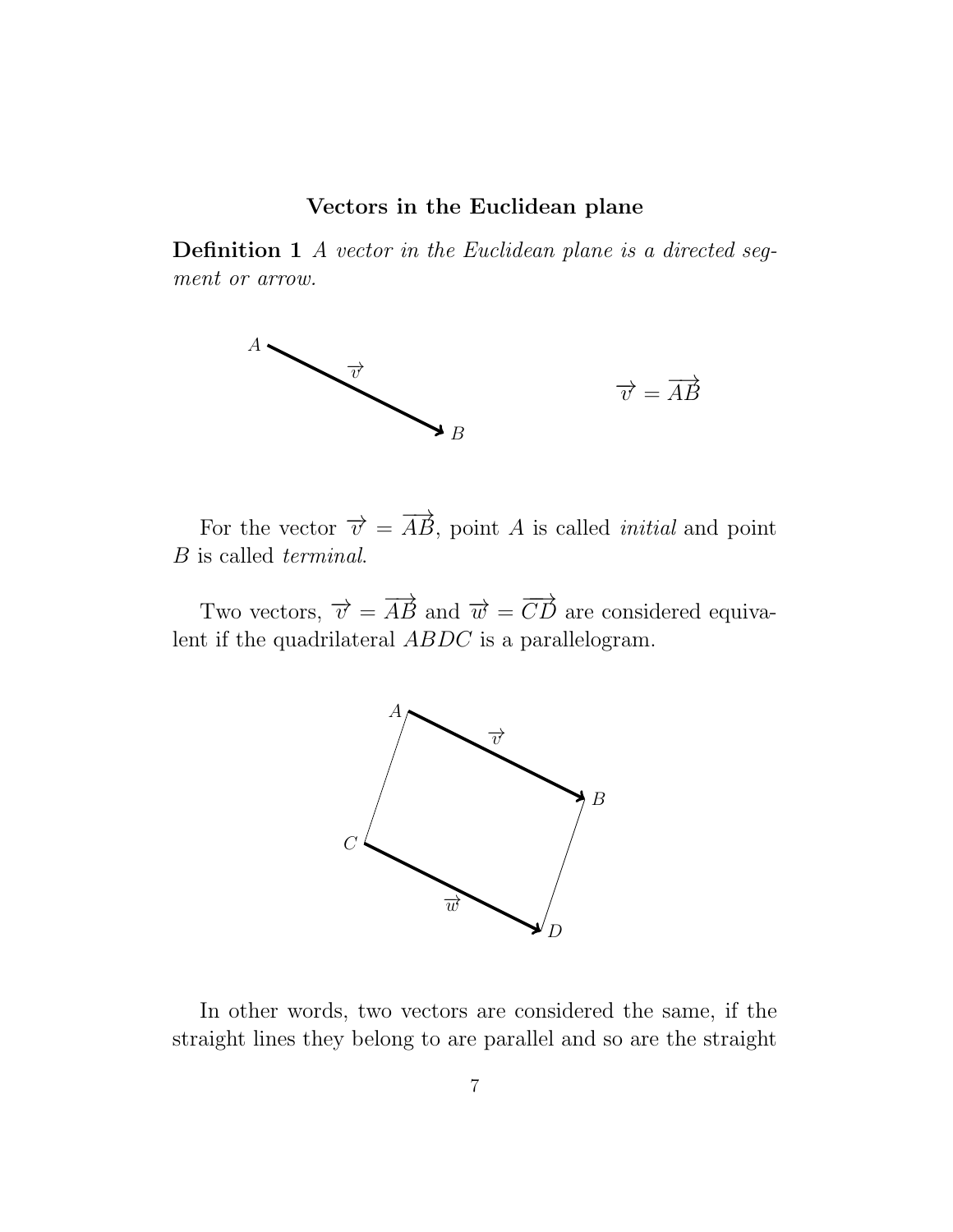lines connecting their initial and terminal points. In this case, we write

$$
\overrightarrow{v}=\overrightarrow{w}.
$$

Note 1 A vector is characterized by its direction and length. One cannot make a formal definition out of this observation, because a direction is formally defined by means of an appropriate vector.

Problem 7 Use a compass and a ruler to construct the vector  $\vec{w}$  equal to the vector  $\vec{v}$  given below and having the given point C as its initial point.



 $\overline{C}$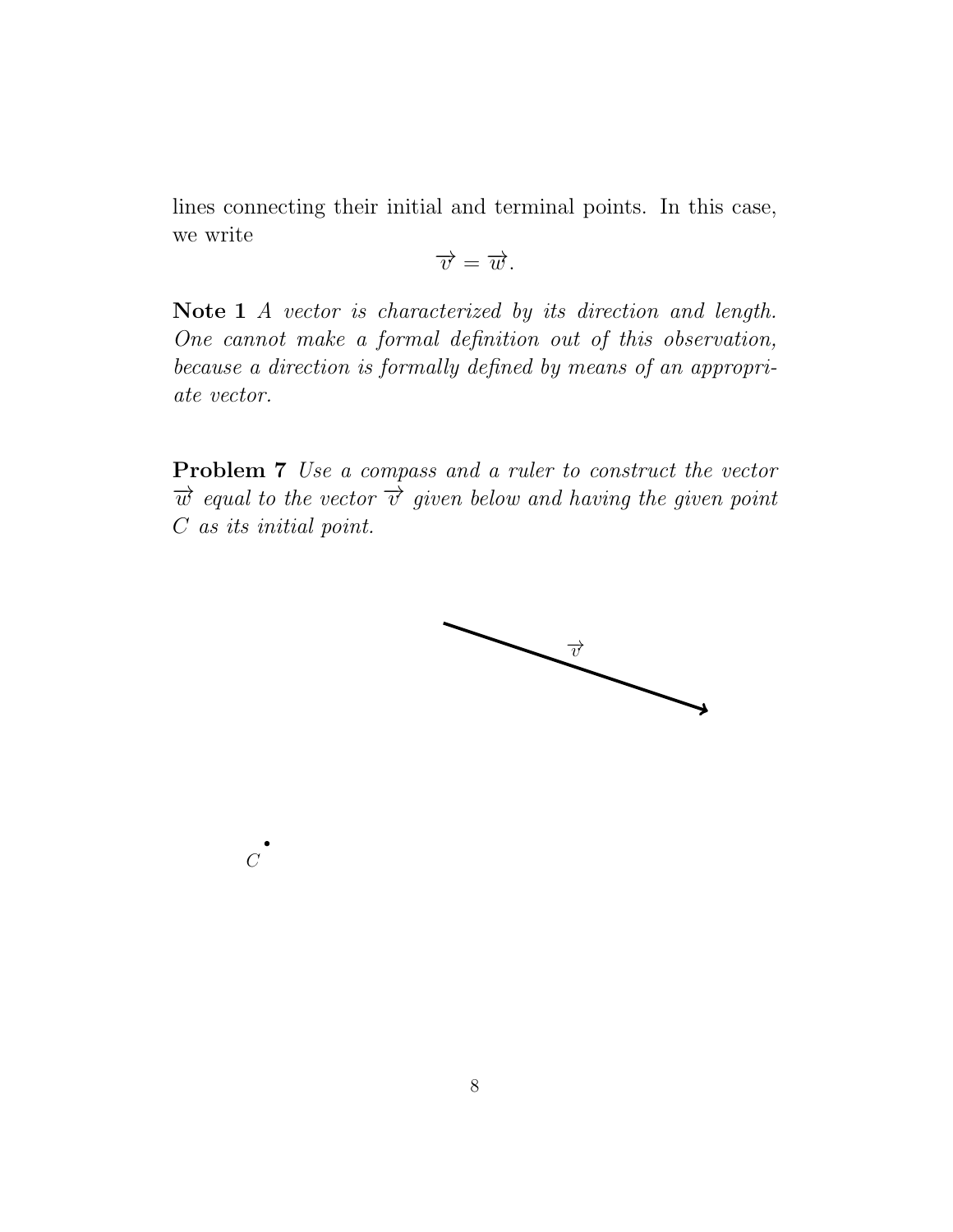Physical forces, such as the force of gravity or the electric force that pulls together two objects having a different electric charge and pushes away two objects having the same electric charge, are vectors in 3D. The direction of a vector shows the direction in which the corresponding force is acting. The length of the vector shows the strength of the force.

Problem 8 On the picture below, draw the vectors of the gravitational pull the Earth exerts on you and on your Math Circle leader.



• Do the vectors of the gravitational pull point towards the centre of the Earth or elsewhere? Why or why not? (The problem continues on the next page.)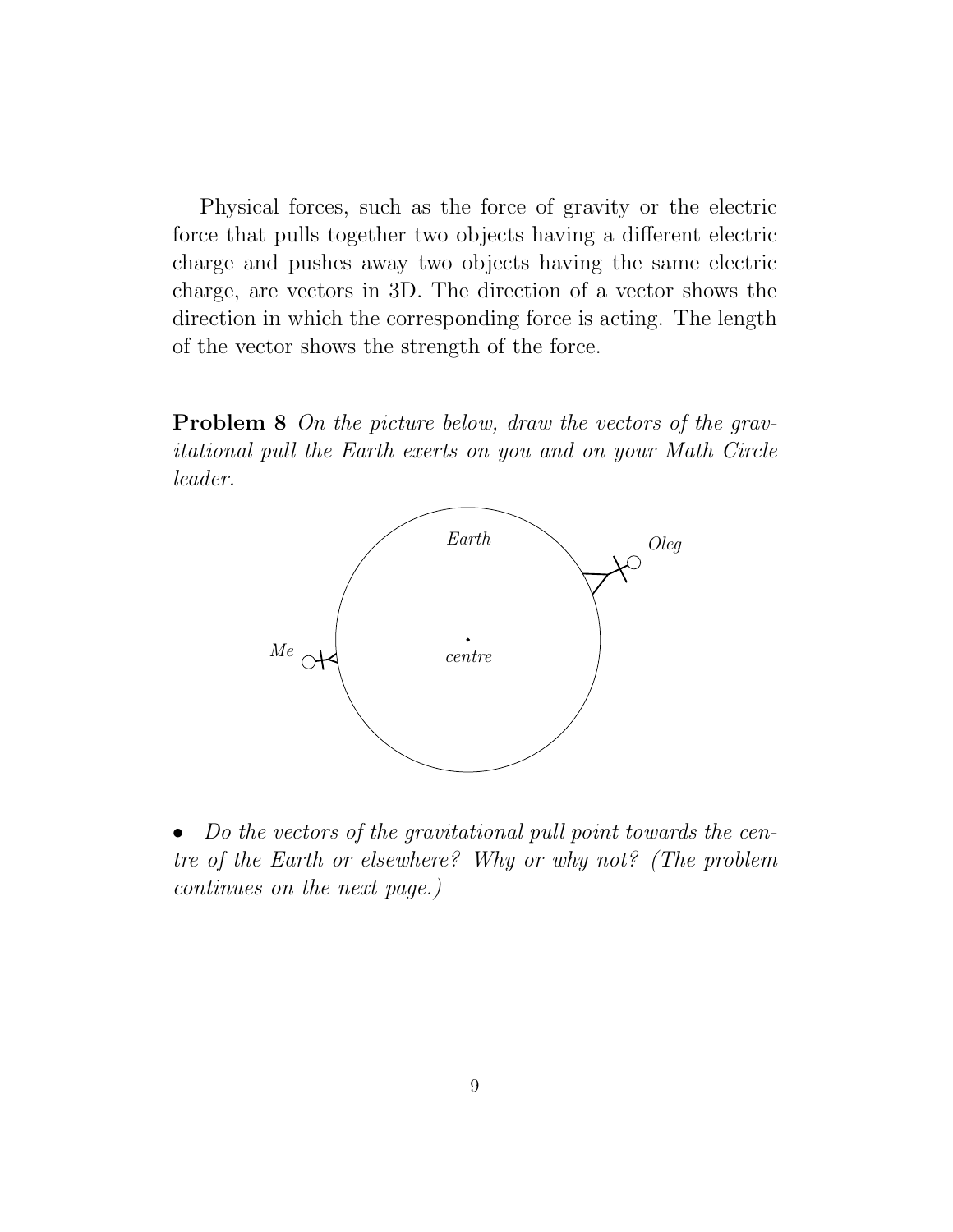• Assuming that Oleg is twice as heavy as you are, how do you show it by means of the gravitational pull vectors on the above picture?

Velocities of motion are vectors, too. The direction of the velocity vector shows the direction in which the body in consideration is moving at the moment. The length of the velocity vector is called speed. It shows how fast the body is moving at the moment.

**Problem 9** The truck on the picture below is going 30 mph. The car on the same picture is speeding at 90 mph the opposite way. Draw the corresponding velocity vectors.



Velocities and forces of the real world are vectors in 3D. For simplicity, we begin our study of vectors from two dimensions. Everything we are going to learn about vectors in the Euclidean plane will be valid in any Euclidean space of higher dimension, three, four, etc., with the only exception for the dimension itself.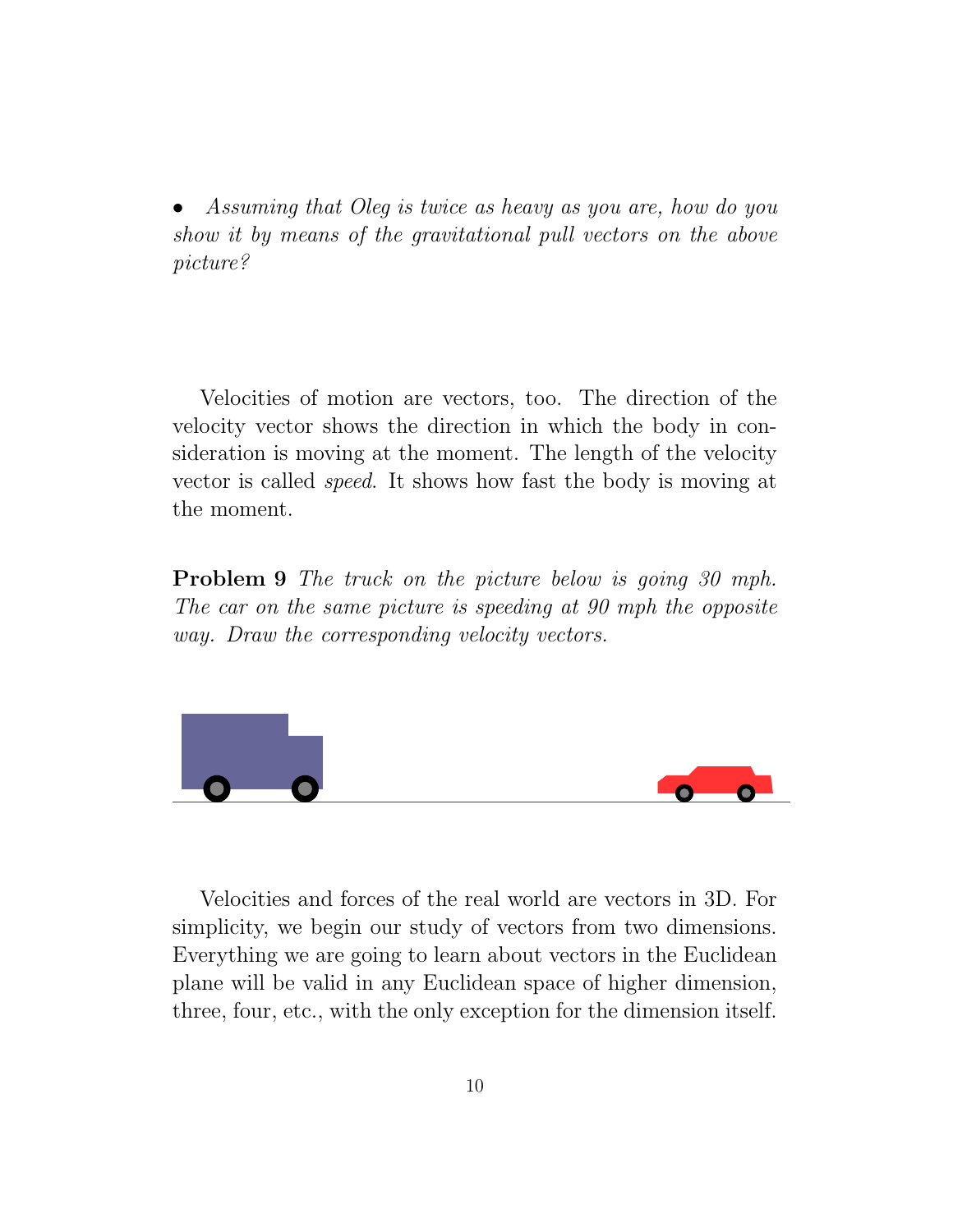## Addition of vectors

To find the sum of two vectors,  $\vec{v}$  and  $\vec{w}$ , one needs to take  $\vec{w}$  so that the initial point of  $\vec{w}$  coincides with the terminal point of  $\vec{v}$ . The vector originating at the initial point of  $\vec{v}$  and terminating at the terminal point of  $\vec{w}$  is the sum  $\vec{v} + \vec{w}$ .



Problem 10 Use a compass and a ruler to construct the sum  $\overrightarrow{v}+\overrightarrow{w}$  of the vectors  $\overrightarrow{v}$  and  $\overrightarrow{w}$  given below.

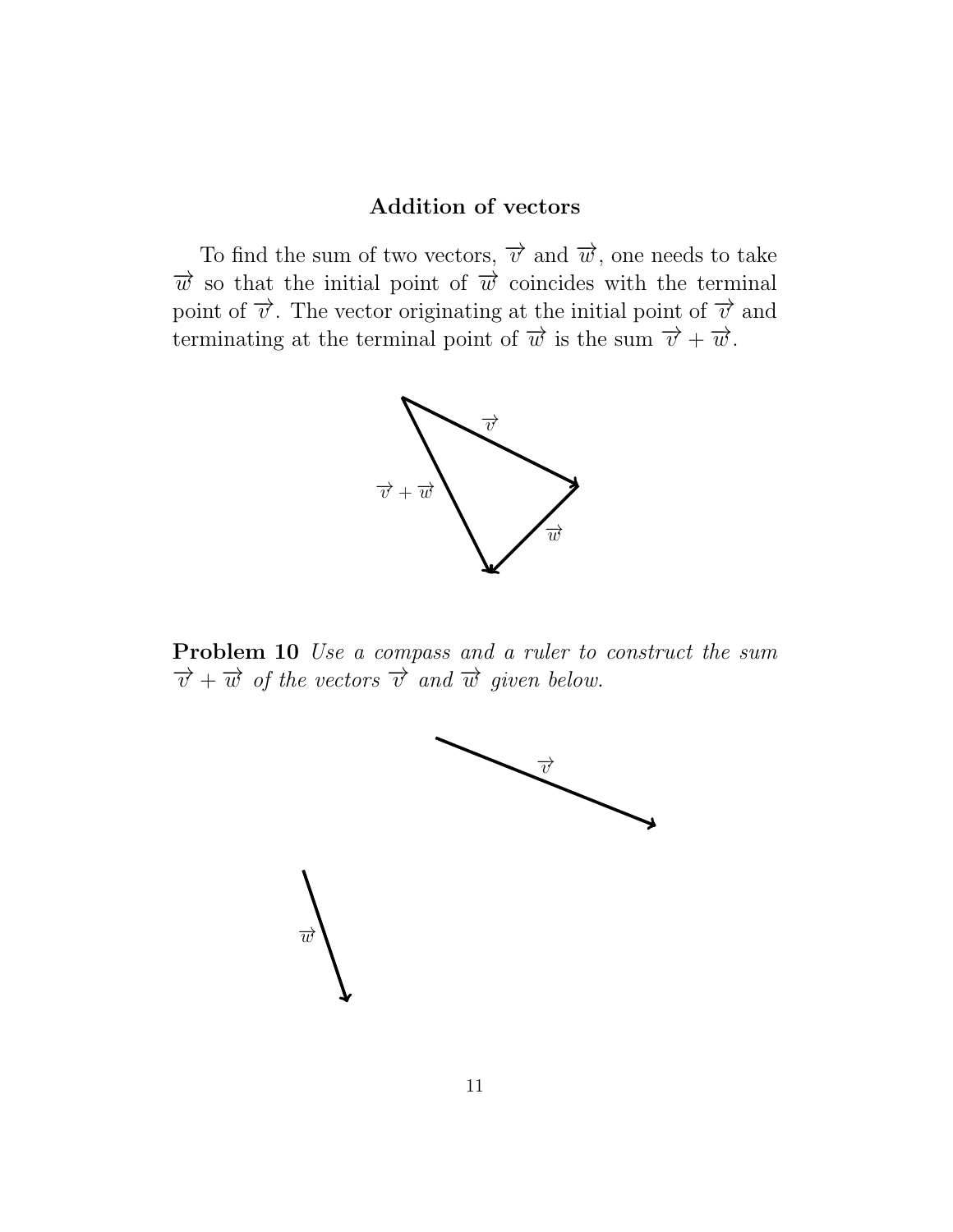#### Zero vector

A vector that has coinciding initial and terminal points is called the *zero vector* and is denoted as  $\vec{\theta}$ . According to the above definition of the vector addition,

<span id="page-11-0"></span>
$$
\overrightarrow{v} + \overrightarrow{0} = \overrightarrow{0} + \overrightarrow{v} = \overrightarrow{v}
$$
 (1)

for any vector  $\overrightarrow{v}$ .

## Opposite vectors

A vector  $\vec{w}$  such that  $\vec{w} + \vec{v} = \vec{0}$  is called *opposite* to  $\vec{v}$ and is denoted as  $-\vec{v}$ . The vector  $-\vec{v}$  lies either on the same straight line as  $\vec{v}$  or on a parallel one, has the same length as  $\vec{v}$ , but points in the opposite direction.



Note that  $-\overrightarrow{v} + \overrightarrow{v} = \overrightarrow{0}$  by definition, but the validity of the equation  $\vec{v} + (-\vec{v}) = \vec{0}$  follows from the definition of vector addition given above and from the definition of the zero vector. We can combine both into the following.

<span id="page-11-1"></span>
$$
-\overrightarrow{v} + \overrightarrow{v} = \overrightarrow{v} + (-\overrightarrow{v}) = \overrightarrow{0}
$$
 (2)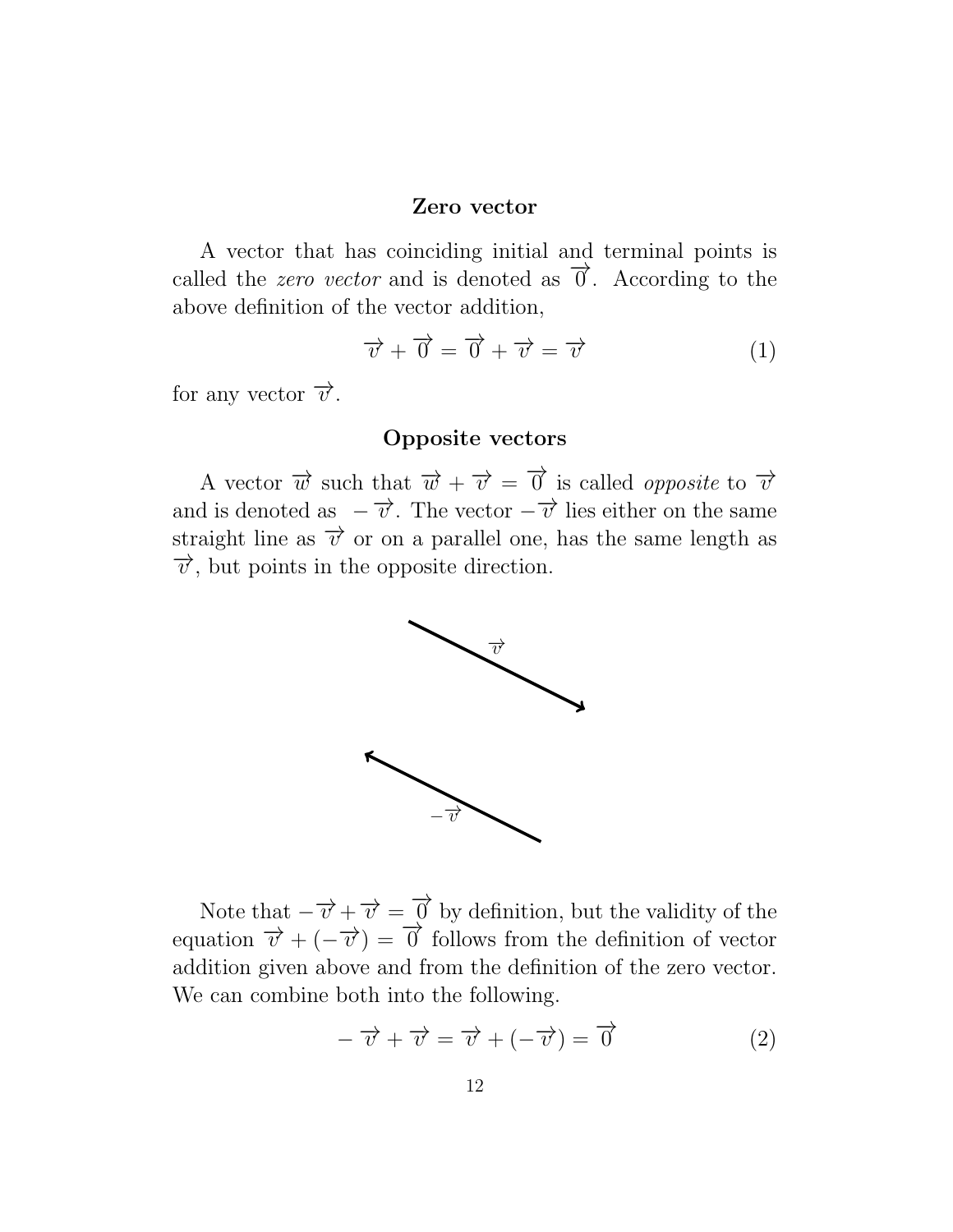Here is an important example of an opposite vector. When you stand still, the floor pushes you up with the force opposite to the force of the gravitational pull, a.k.a. weight.



The opposite vectors add up to the zero resulting force acting on you, hence you don't move.

Problem 11 Give an example of a different pair of opposite forces.

The following is the last thing to mention about the opposite vectors. The formula  $\overrightarrow{w} - \overrightarrow{v}$  is defined as  $\overrightarrow{w} + (-\overrightarrow{v})$  for any vectors  $\overrightarrow{v}$  and  $\overrightarrow{w}$ .

$$
\overrightarrow{w} - \overrightarrow{v} = \overrightarrow{w} + (-\overrightarrow{v}) \tag{3}
$$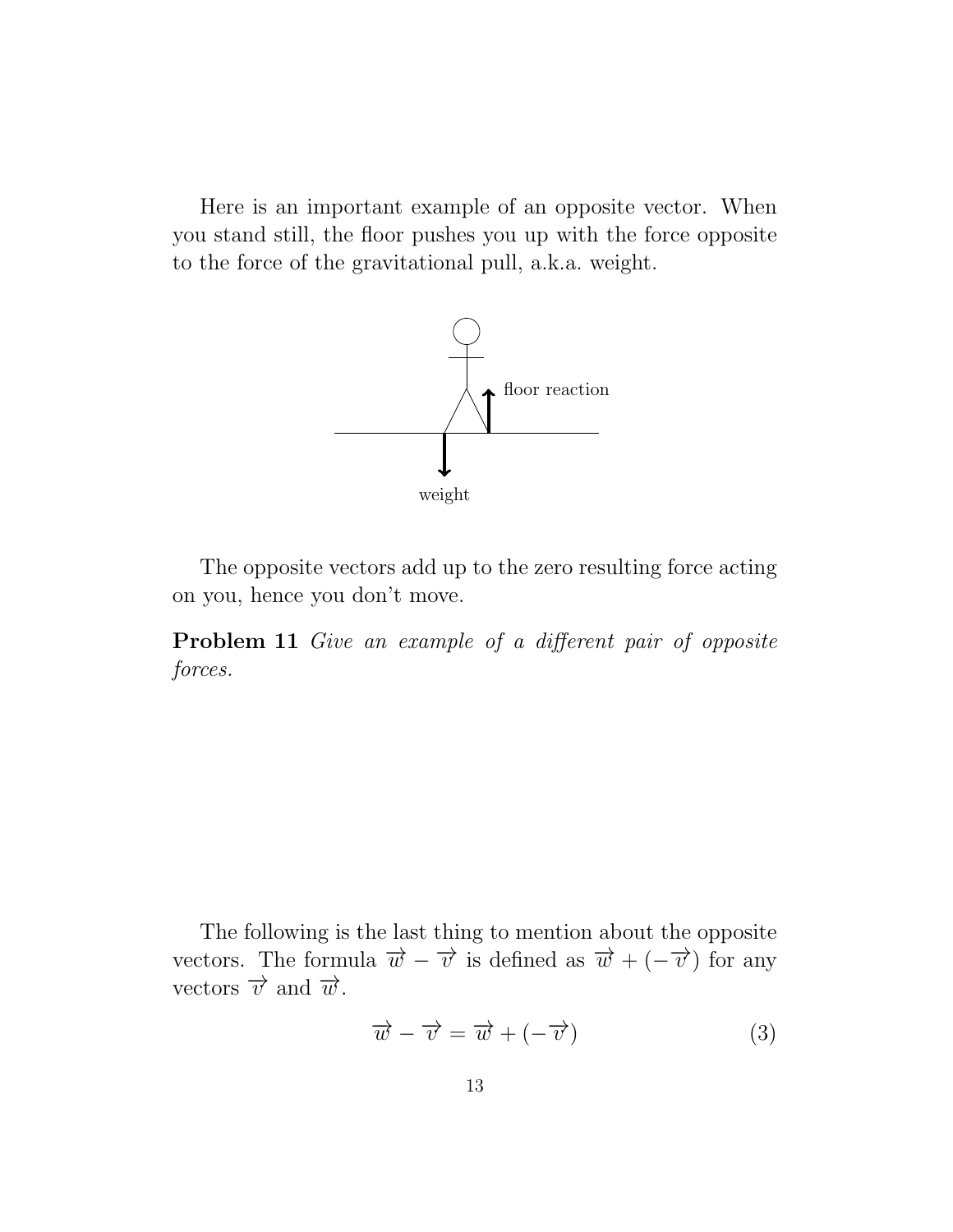## Commutativity of vector addition

Addition of vectors is commutative. In other words,  $\vec{v} + \vec{w}$ always equals to  $\vec{w} + \vec{v}$ .

$$
\overrightarrow{v} + \overrightarrow{w} = \overrightarrow{w} + \overrightarrow{v}
$$
 (4)

Consider the below parallelogram ABCD.



According to our definition of a vector,  $\overrightarrow{AB} = \overrightarrow{CD} = \overrightarrow{v}$  and  $\overrightarrow{AC} = \overrightarrow{BD} = \overrightarrow{w}$ . The initial point of both vectors  $\overrightarrow{v} + \overrightarrow{w}$  and  $\vec{w} + \vec{v}$  is A, their common terminal point is D, hence addition of vectors in the Euclidean plane is commutative.

If  $\vec{w} = -\vec{v}$  or one of the vectors  $\vec{v}$  and  $\vec{w}$  is a zero vector, then the vectors  $\vec{v}$  and  $\vec{w}$  do not span a parallelogram and the above argument does not work. That is why we have proven commutativity of addition for these special cases separately, see [1](#page-11-0) and [2.](#page-11-1)

#### More vectors next time ...